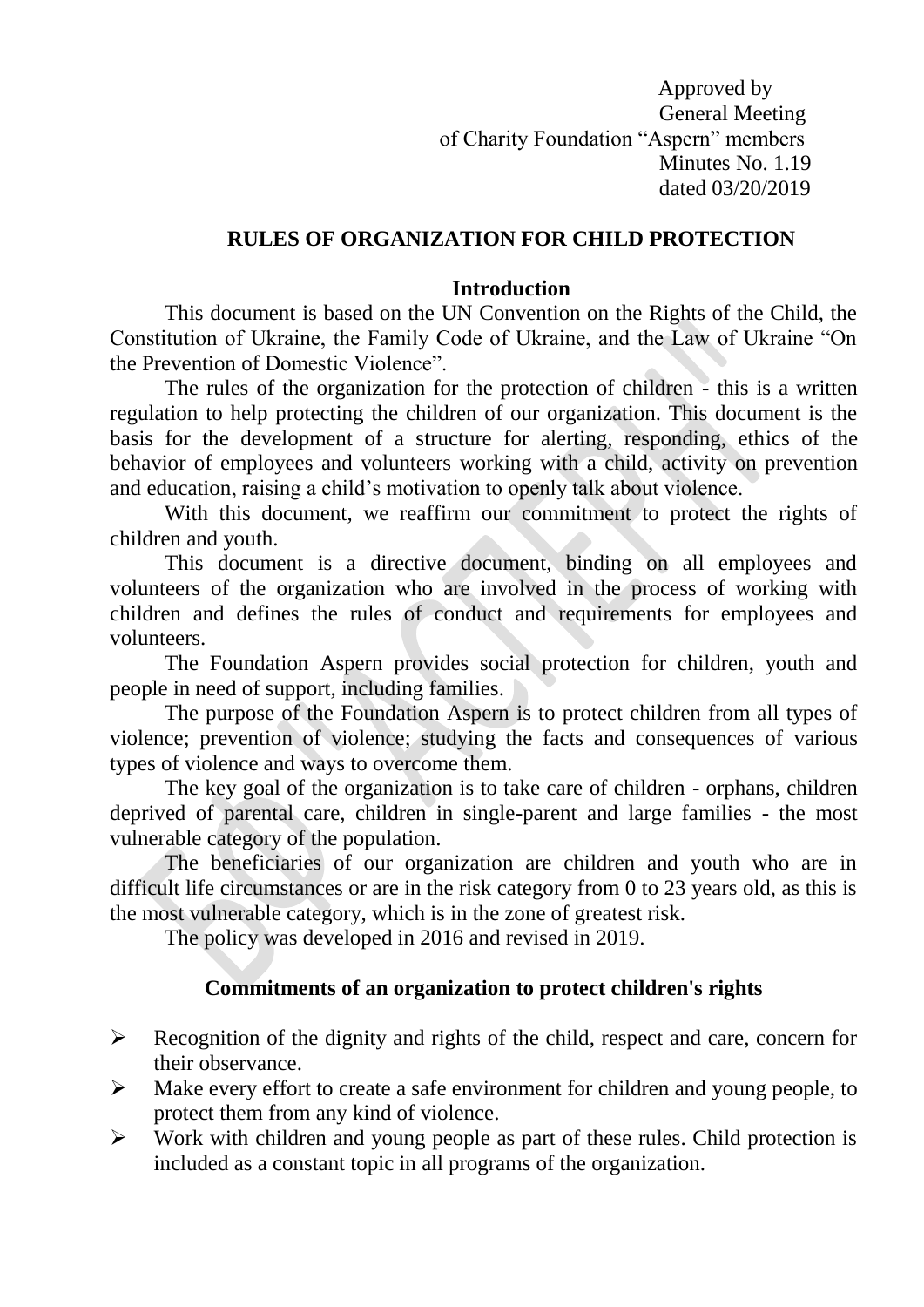$\triangleright$  The organization promotes the observance by parents, relatives and other legal representatives of the rights and obligations to ensure the well-being of children and youth.

## **1.1. Principles of the organization for the protection of children**

In its activities to protect children, the organization is guided by the following basic principles:

1. All children have equal rights, including the right to protection from neglect, exploitation and violence.

2. Each employee, volunteer, guest and representative of the partner organization with whom we work is personally responsible for protecting children from all forms of violence.

3. In all our actions, child safety always prevails.

4. We listen, take into account and analyze the opinions of children, take them seriously, which helps to prevent and protect the child from violence.

5. We attract children to discuss issues of their protection and provide them with the opportunity to build trusting relationships with us.

6. We support the rights of employees and volunteers to participate in training and professional development on the application of child protection rules.

## **1.2 Keys**

In the framework of the policy of protecting the rights of children, we are guided by our rules with the following concepts that are defined by the legislation of Ukraine.

**A child** is a person before reaching adulthood. "A child is considered to be a minor under the age of fourteen to eighteen years old," "a child under fourteen years old is considered to be an infant" (Family Code of Ukraine);

**Abuse** in relation to the child - physical, moral, psychological, economic, sexual, spiritual, Internet - violence and neglect.

**Victim of violence** - a child who has suffered physical, sexual, psychological, Internet - or economic violence from an adult or other child.

**Prevention of violence** - a system of special social events aimed at eliminating the causes and conditions contributing to the commission of violence against a child; measures to end violence against a child that is being prepared or has already begun; implementation of measures to prosecute the perpetrators of violence.

**Physical violence** is an action or inaction directed at a child by parents or persons replacing them, educators or other persons with the aim of causing physical injuries, various bodily injuries that harm the child's health, disrupt his development and pose a risk to life.

These actions can be in the form of beatings, torture, blows, slaps, bites, burning hot objects (e.g. burning cigarettes), actions using liquids or various objects as instruments of torture, threats of weapons, threats to harm relatives or friends.

Physical abuse also includes involving a child in the use of drugs, alcohol, the provision of toxic substances or drugs that cause intoxication (for example, sleeping pills, are not prescribed by a doctor), as well as attempts to strangle or drown a child.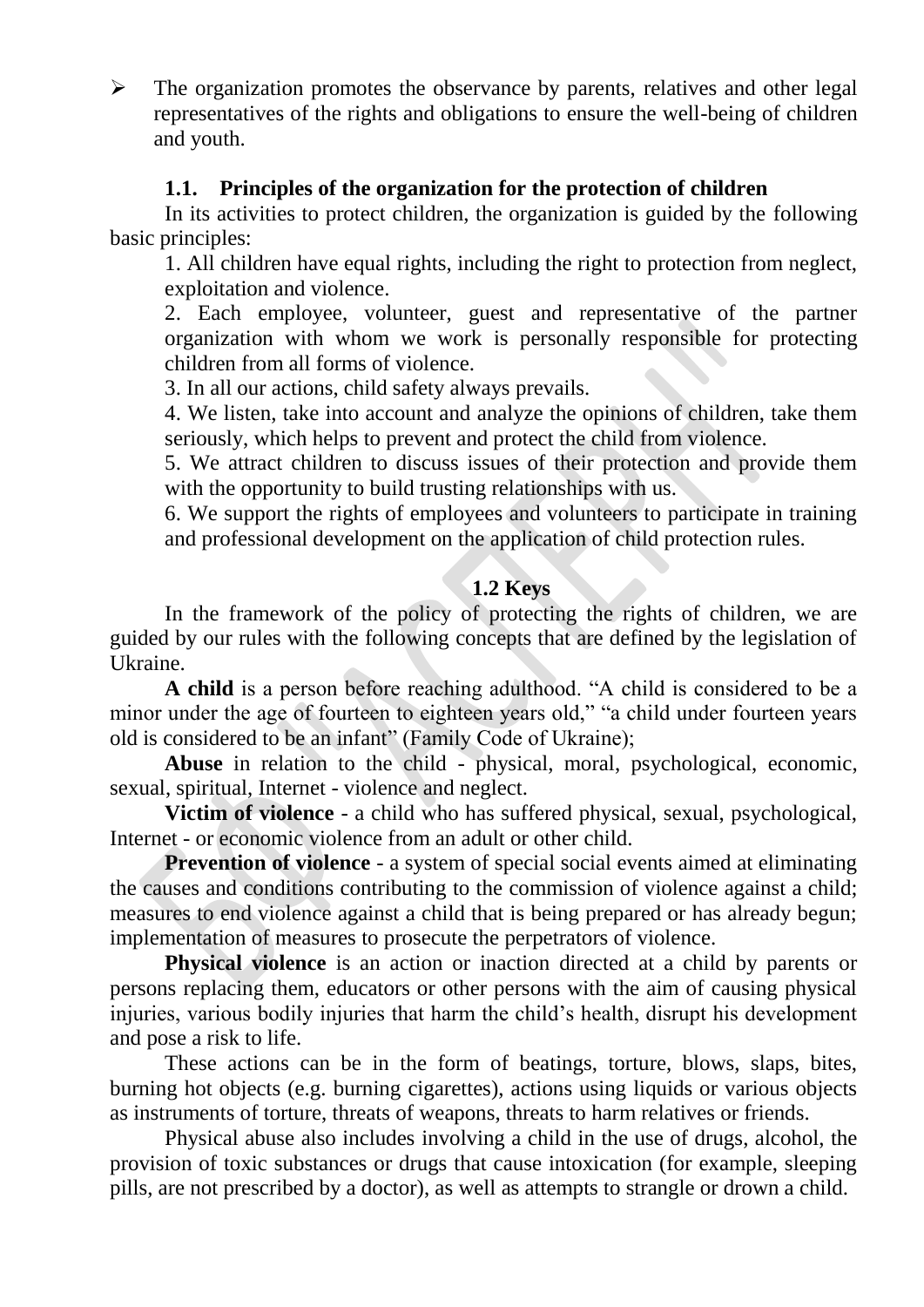The inaction that causes violence should include the provision of necessary assistance, including medical assistance, untimely elimination of negative factors and conditions that pose a threat to the health and life of the child (for example, a window without glass in the room, the ceiling in the room in critical condition). The absence of the provision of necessary food, etc. should also be attributed to physical violence.

**Psychological (emotional) violence** is a constant or periodic verbal abuse and neglect of a child, humiliation of his human dignity, accusation of what he is not guilty of, demonstration of dislike, hostility to the child, threats from parents or their substitutes, teachers, educators, relatives or friends.

This type of violence also includes constant lying, deceiving the child (as a result of which she loses confidence in the adult), putting forward demands on the child that do not correspond to his age abilities.

To some extent, hypnosis can also be attributed to psychological violence.

**Sexual abuse** - the use of a child (boy or girl) by an adult or other child to satisfy sexual needs or to benefit.

Sexual violence includes sexual intercourse (coitus), oral and anal sex, mutual masturbation, and other bodily contact with the genitals.

Sexual violence also includes involving the child in prostitution, porn business, baring genitals and buttocks in front of a child, peeping at her (him) when she (he) is unaware of this: while undressing, performing personal hygiene activities.

This type of violence includes not only various forms of sexual intercourse, but also too much affection, a demonstration of pornography.

**Economic violence** is the deliberate deprivation of a child's housing, food, clothing and other property, as well as a violation of his legitimate interests.

Economic violence includes the establishment of an irregular working day, non-payment of wages, exploitation of the child's labor, complete deprivation or limitation of the child's means, control of income and "strict dosing" of financial costs, imposing on the child an economically limited way of living without significant need, control over the child through money, refusal or delay in the payment of alimony.

**Spiritual violence** is the humiliation of a way of thinking, beliefs that are valued to a person, as well as discrimination on the basis of religion, national, racial and class affiliation or origin.

**Neglect** is a form of abuse in which parents or their substitutes do not ensure the child's right to education, personal health, restrict the child's freedom of action and movement, treat him like a slave or servant, and make it impossible to communicate with friends, for no reason do not communicate with the child to fully neglect in communication, prohibit leaving the house, control the child's access to other people (grandparents, peers, brothers / sisters, father / mother).

**Online violence** is a source of the spread of violence among children through free access to the Internet, chat rooms and social networks in which children can freely communicate with dangerous people, as well as receive videos or stories containing elements of violence, cruelty or pornography.

Online violnce also includes molestation or "courtship" on the net (grooming). This implies that the adult gains the child's confidence in order to use it for his sexual satisfaction in future.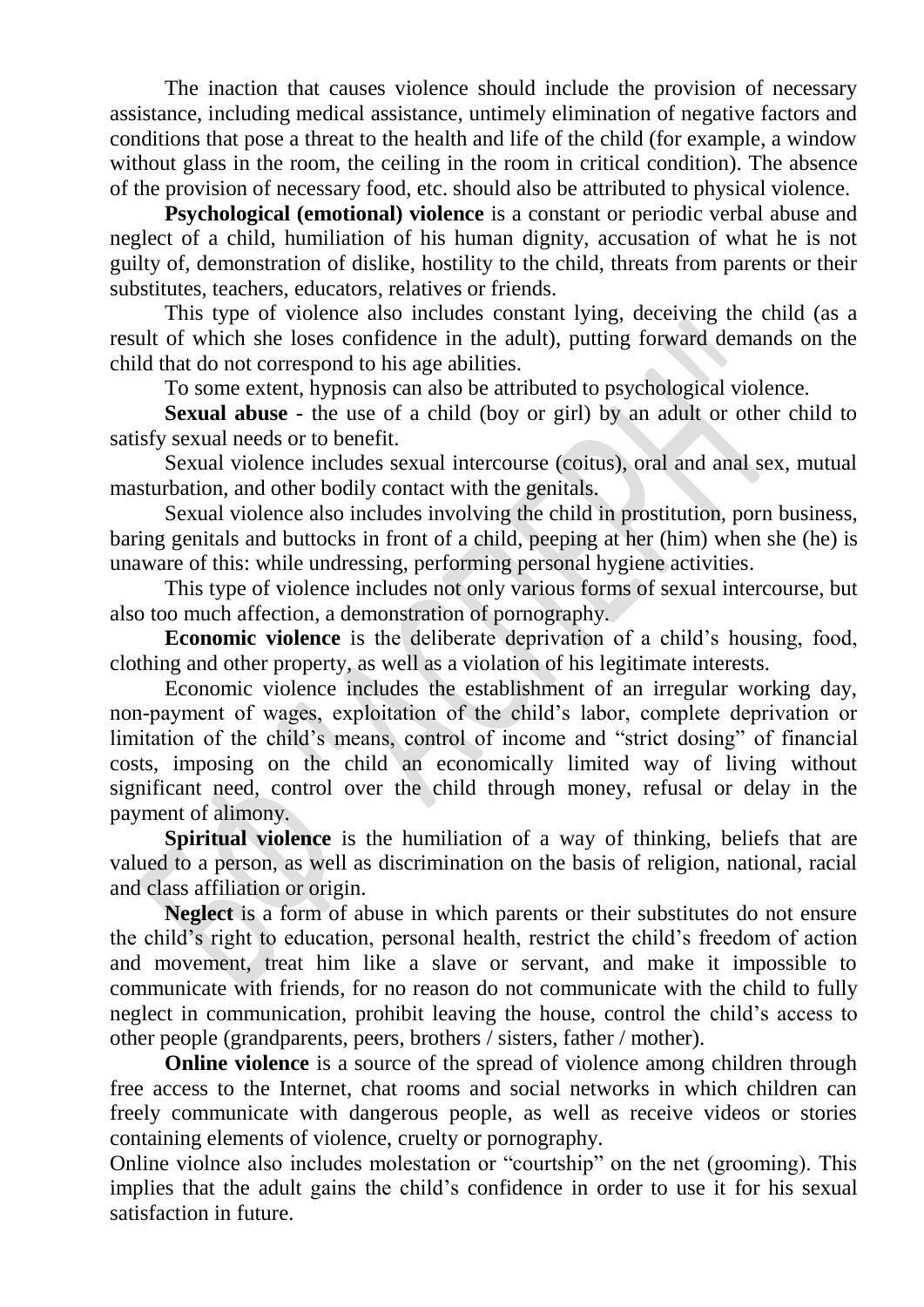Also, Internet violence includes mockery, insults, intimidation, that is, psychological terror aimed at causing fear in another peer and thereby subordinating him (bullying) and etc.

### **1.3. Scope of application**

These rules apply to all staff, volunteers, and partners of the organization. The staff is -

- members of the Management Board;
- staff
- involved outside specialists, interns and consultants;
- volunteers, trainees.

Partners are -

- local communities:
- state and non-state structures;
- representatives of business structures;
- media representatives;
- parents / guardians, guests and visitors.

## **2. Prevention of violence.**

#### **2.1. Risk assessment procedure**

While preparing and developing projects, programs and services, the organization carries out a risk assessment in terms of protecting children from violence.

All activities that are carried out in organization aimed at reducing risks for children and adults, become a victim or author of a situation of violence, as well as strengthening the factors that contribute to their protection in such situations, the danger of violence or neglect of children.

Each project coordinator or responsible for the event is required to conduct a risk assessment and inform the responsible person of the organization for the protection of children's rights.

If a high risk is identified, the project or activity that was planned is postponed or canceled. If there is medium risk, we are working to reduce it.

### **2.2. The procedure for hiring, inspections of personnel and other persons involved in working with children**

In order to prevent violence against the child, we have created an environment that shares the values of our organization. We are focused on the right approach when selecting and training employees.

Our organization ensures that we apply the highest standards in our recruitment and inspection policies.

When announcing a competition for a vacant position in our organization, we note that our organization has child protection rules and high obligations to comply with these rules. During the interview with the candidate for the position, we ask to provide 2 letters of recommendation and contacts of persons who can attest to these recommendations. The recruitment procedure is based on the rules for ensuring the safety and protection of children in the organization.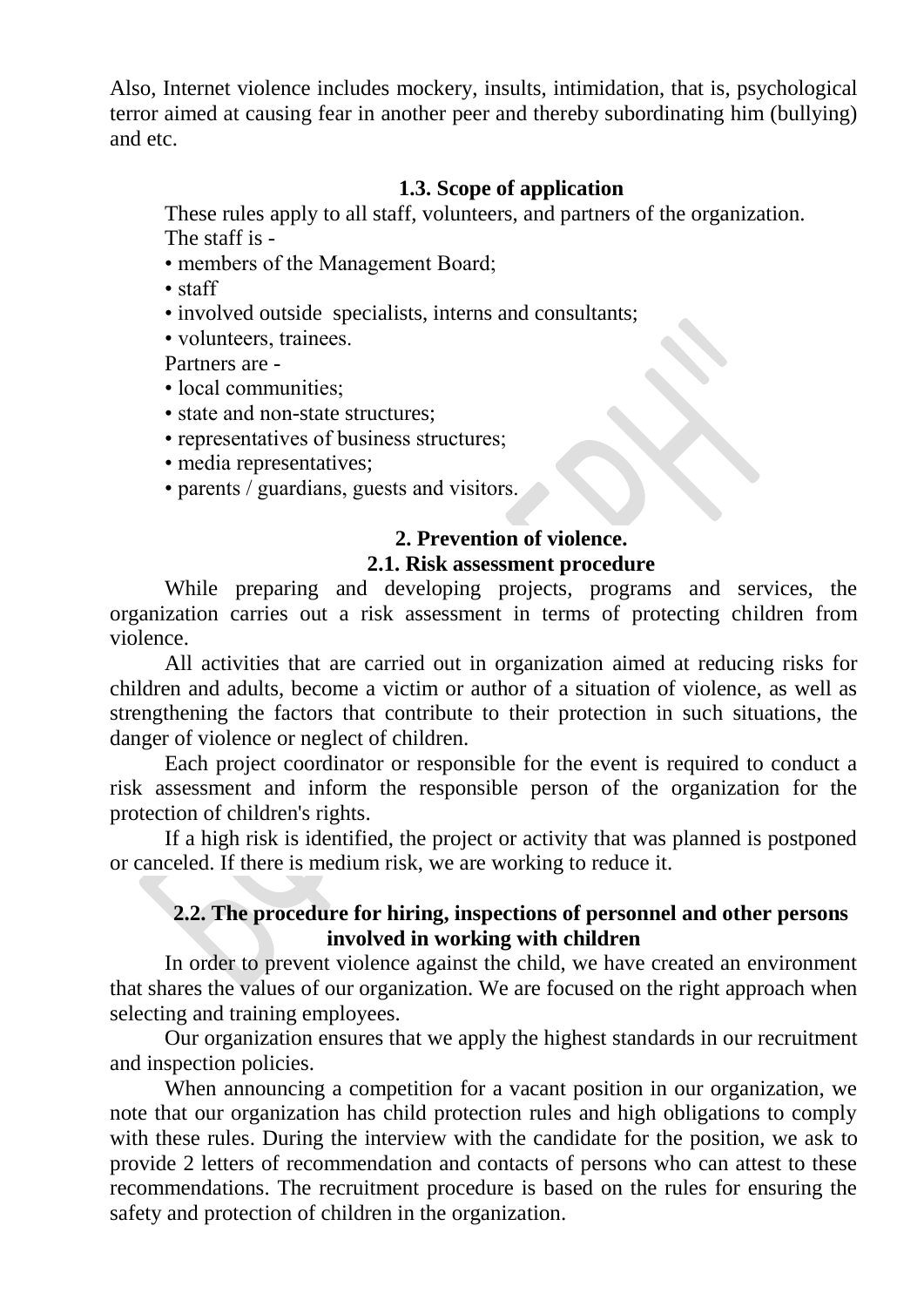When hiring an employee for work in the organization, previous experience with children is taken into account. This applies to those who will be in direct contact with children. During the interview the issues of protecting children's rights, understanding by the candidate of these concepts and obligations of the organization are discussed.

A candidate for any position (employee or volunteer) must report whether he was previously in court or under investigation.

Volunteers, student interns, consultants, interns, and involved professionals go through the same verification process.

### **2.3. Staff Information and Training**

Informing and training staff, volunteers, experts, consultants, trainees, interns regarding the Rules of the Organization for the Protection of Children is organized with the aim of acquiring skills, competence and experience and is an integral part of the child protection policy.

In Charity Foundation Aspern there is a responsible person who organizes the mandatory familiarization with the Rules. During the first week, personnel must undergo proper training, study the Rules, ethics of personnel conduct and sign, confirming their understanding and agreement with them (Appendix 1).

Through training and exchange of experience, our employees are able to:

- distinguish between types of violence and their manifestations;

- create a trusting and confidential atmosphere for determining positions and expressing opinions on various aspects of violence;

- promote the development of qualities in children that will help them turn to the organization's staff for help if they face any form of violence;

- help children identify and use internal and external resources to overcome difficult life situations, especially those in which violence occurs;

- help children personally apply to government bodies on their own or through the organization's staff.

The Foundation Aspern continues the ongoing exchange of experience between employees.

### **2.4. Raising awareness among parents**

Parents, family, and close environment are crucial in protecting children's rights.

CF Aspern informs, educates parents and legal representatives of the child on:

- $\triangleright$  rights and obligations of parents to protect children from violence;
- $\triangleright$  forms, types of violence, identification of neglect and humiliating treatment;
- $\triangleright$  parenting, non-violent communication as an alternative to child abuse;
- $\triangleright$  development of parental potential and positive paternity;
- $\triangleright$  actions when committing violence.

# **2.5. Informing and educating children**

According to the norms of Family Law, a child, in case of violation of his rights and interests, can independently apply for protection to the guardianship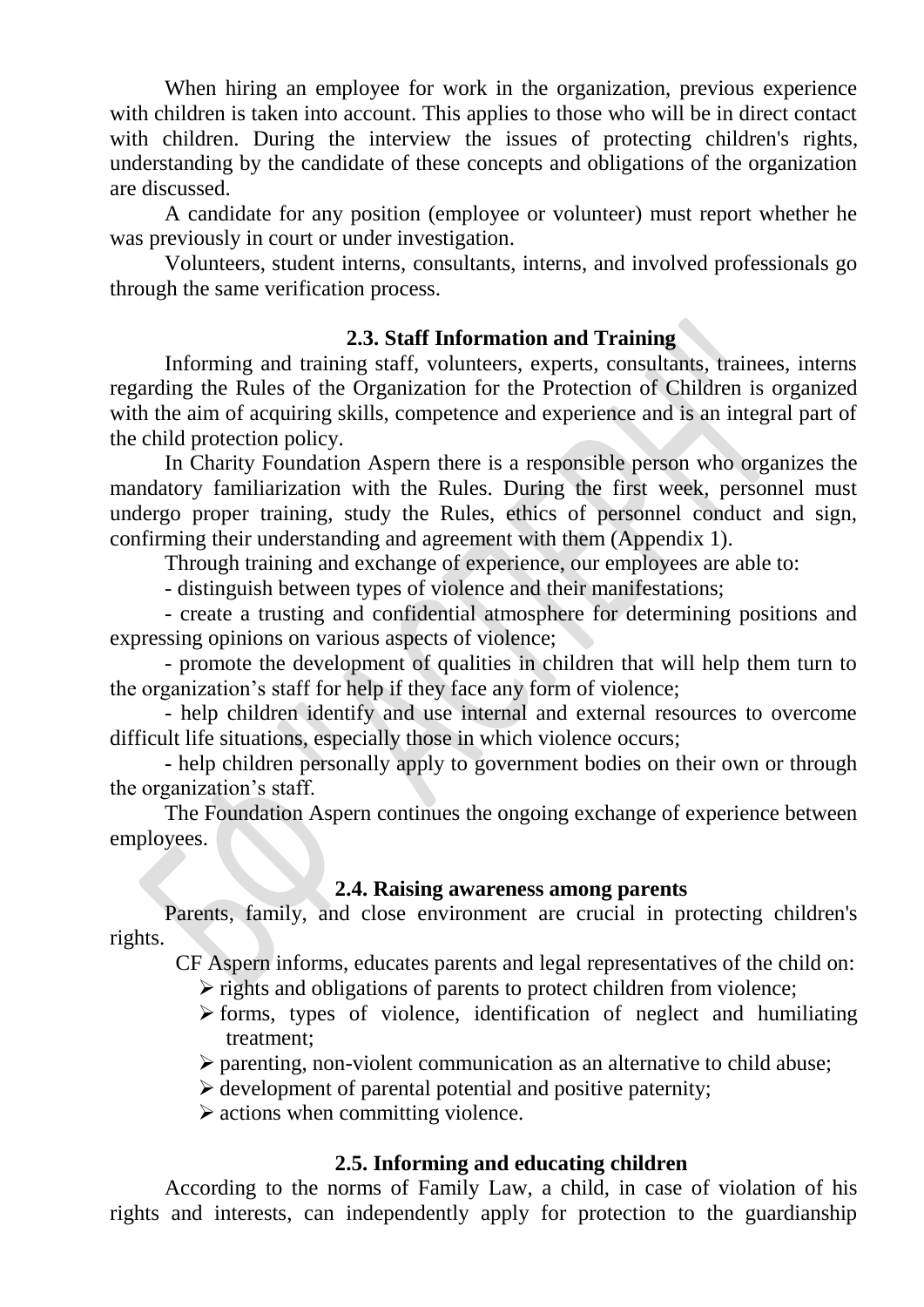authority, other state authorities, local authorities and public organizations, and if a child reaches the age of 14 years, directly to the court.

Children should be aware of their rights and obligations, be protected from all forms of violence, neglect, exploitation.

For children (if necessary) taking into account age and psycho-emotional state, the staff is trained and intended to talk about:

- $\triangleright$  forms and types of violence;
- $\triangleright$  behavior which is acceptable and which is not, and how to act if violence occurs;
- $\triangleright$  communication skills, conflict resolution;
- $\triangleright$  managing emotions, establishing relationships;
- $\triangleright$  protection of one's rights;
- $\triangleright$  be motivated relating to the safety of their lives.

The organization provides children with the opportunity to anonymously express their opinions on suspicion of violence. The responsible person monitors (if necessary) and gives children feedback (if necessary).

#### **2.6. Personal data management**

The preservation of personal data is a significant element of effective child protection practices. The organization precisely determines the need to document any suspicion regarding one or more children, the status of this information and the conditions under which it should be transferred to other bodies.

In case the employee has information about potential violence or observes its symptoms, he should document the case as accurately and quickly as possible, clarifying the context of the situation and details regarding the date, time and place of the incident, as well as information about the measures taken.

Alleged cases of violence, neglect, exploitation, traffic of a child are recorded by the institution in the "Violence Reporting Register", which records letters of petition indicating the sender, date and time of registration, date and time of departure, the specialist who accepted the message and who sent it. Information about the case is also filled out, and how each specific case was resolved.

These documents are stored in a confidential folder which is available only to the President of the Fund, 2 vice presidents, the project coordinator and the person responsible for protecting the children's rights. In order to protect the child, all information for each child should be stored as part of the monitoring process.

If the child is transferred to another institution, a copy of these documents will be made and it will be sent to the new institution. This copy will be marked as confidential and will be addressed to the head of the new institution (if necessary).

Based on a written request from the authorized bodies, the Foundation provides personal data (child profile, certificate of achievement, etc.). However, the Foundation may refuse to issue personal data on the basis of the Personal Data Protection Act if it considers that the request is not justified.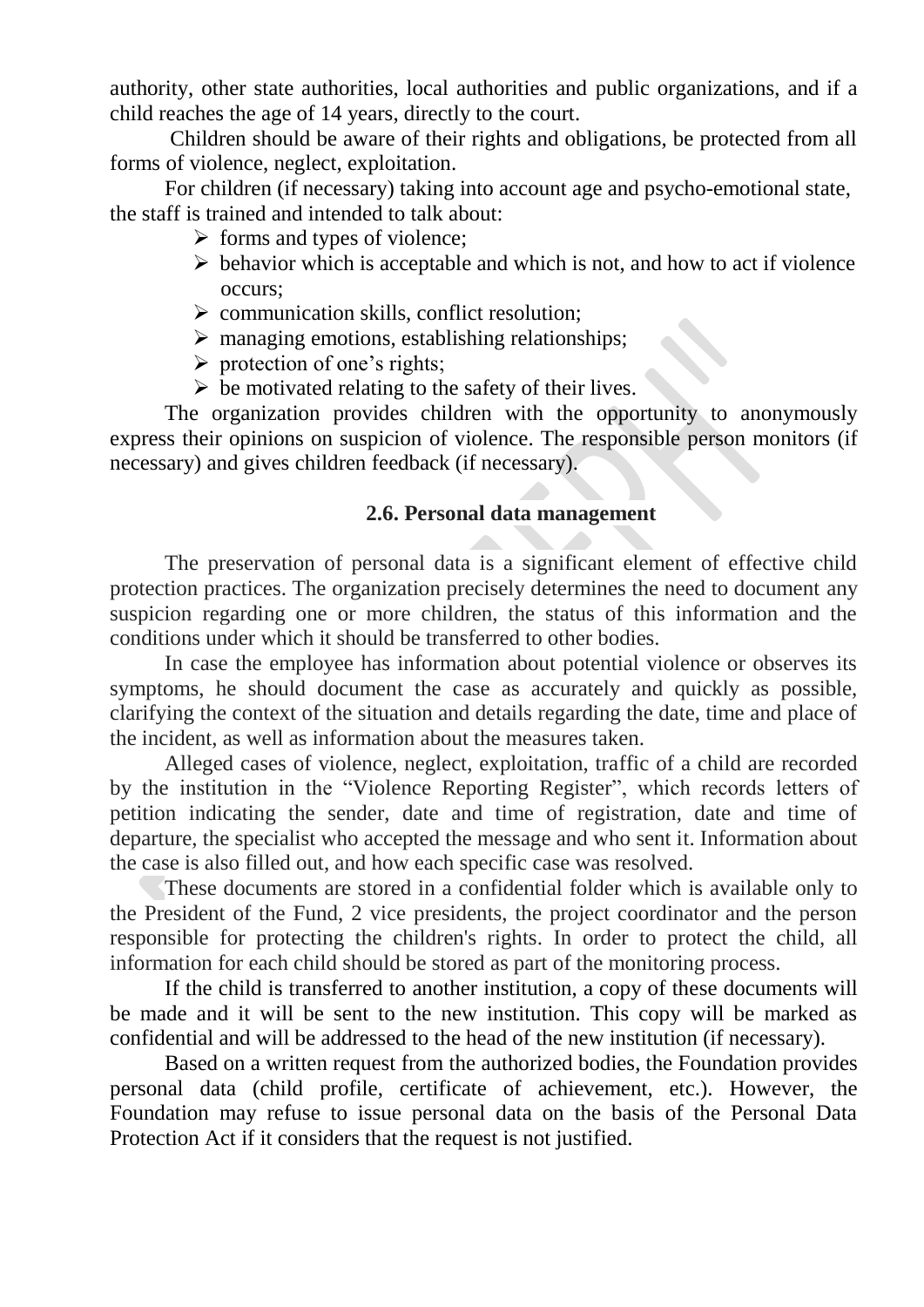#### **2.7. Rules for photo video shooting during public events with children**

Words and thoughts of children and young people are important for employees of CF Aspern and are used to better understand their problems. For this reason, employees talk with children and sometimes take photo and video shooting to better document the situation. Children / young people are presented in a positive light, without mentioning what causes them awkwardness, shame, unpleasant memories and experiences. In the case of delicate situations and situations of a negative nature, which may affect the health and well-being of children (violence, accident, crime, abuse, etc.), the identity of the children is kept confidential (personal data are not communicated, for example, name and place of residence, the face covered, the voice changed).

As part of some events, the Foundation holds meetings of children with media representatives. Before contact with children is established, journalists are informed about the rules for communicating with them, about the rules of the organization for protecting the children's rights, and about the need to protect the identity of children in the presence of delicate or negative situations. The responsible employee also prepares the children for a meeting with reporters, explaining to them that communication with media is their right, but not their obligation, so at any time they may refuse to give interviews or answer questions. Employees must be present during the communication of journalists with children (interviews, shootings, photo shoots) and, if necessary, can stop the interview.

At the same time, our organization takes the written consent of the parents / other legal representatives to conduct interviews and use video recording / photos of the child. (Appendix 2).

### **3. Management of the situation (actions in case of child abuse or suspected violence)**

When it comes to the abuse by parents, guardians /caregivers, the right of parents to privacy is no longer valid.

In this case, the duty of each employee of the organization is to intervene with the means available to him in order to protect the child from violence.

#### **3.1. The organization's actions in cases of suspicion or detection of violence**

Each employee or volunteer who has discovered or suspects violence against organization's children or outside the organization should report this to the child protection officer or the project coordinator in the organization or its manager.

In the case of violence against a child, the organization must conduct a quick internal investigation. Management, in turn, must adequately and timely respond to the situation.

If an employee, a volunteer is suspected, then the head of the organization must remove the suspect from performing official duties during the investigation of the incident until the situation is clarified.

If the fact of violence is not proved, the employee of the organization, the volunteer will continue to perform their duties.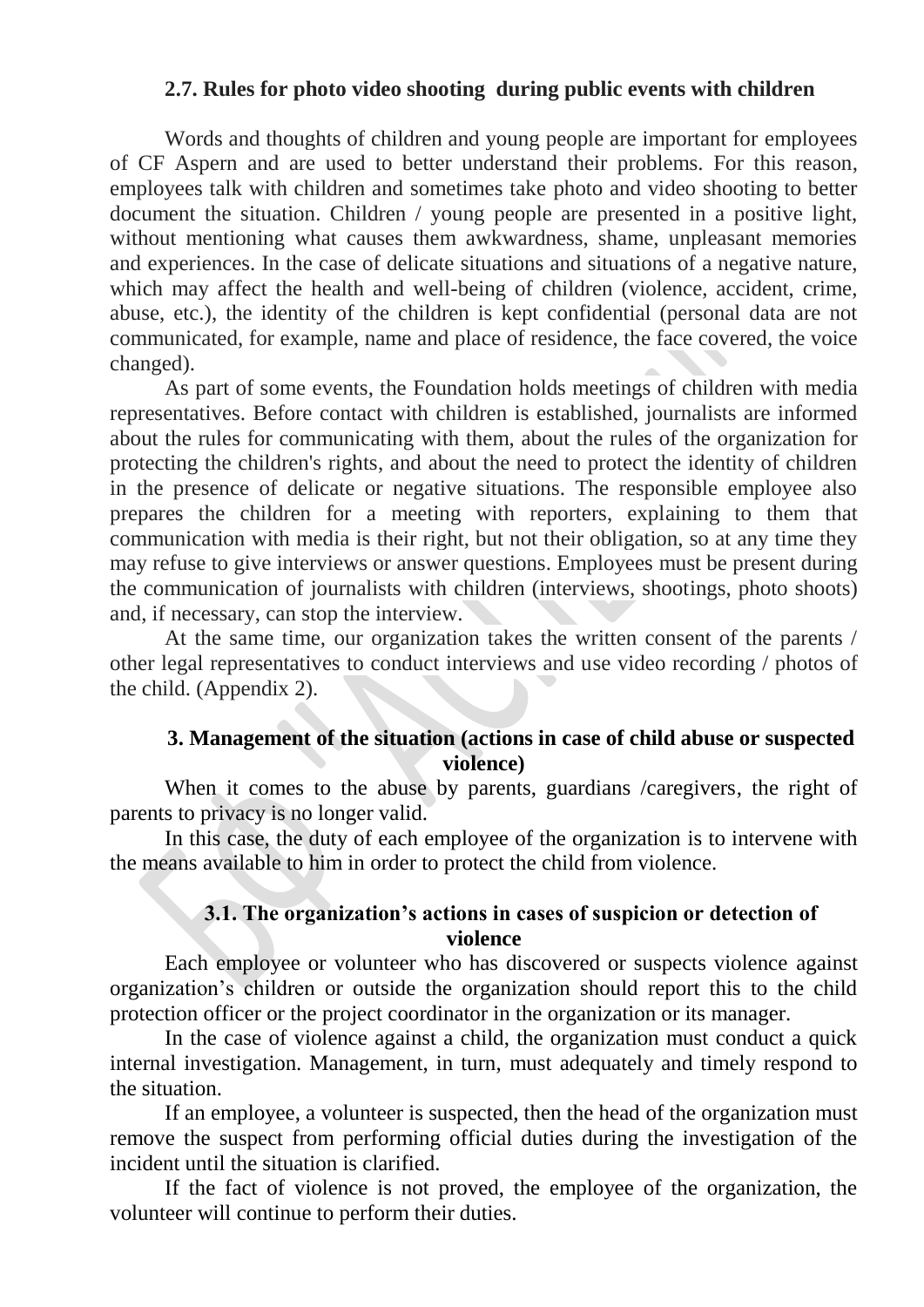If a direct threat to the life or health of the child is identified within or outside the organization, the person responsible for protecting the rights of children informs the project coordinator, the President of the Foundation, and then the Children and Family Affairs Service.

The decision on the immediate removal of the child from parents is made by the local authorities in accordance with applicable law.

Parents or other legal representatives of the child are informed of the case of violence by the relevant local authority.

The organization created a working group (multidisciplinary team) - the commission for the protection of children's rights. This group includes the president of the CF Aspern, a person responsible for protecting the rights of children, all project coordinators, and a psychologist. This commission considers all cases that are fixed and determines the algorithm for working with each case.

### **3.2. The basic principles of the first intervention / communication with the child**

*First*: Tact in dealing with a child in private, and guarantees of protection.

*Explanation:* First of all, you should tactfully talk with the child in private. Since the offender may be a member of his family, guardian / caregiver, relative, teacher, you should not expect the child to immediately tell about the fact of violence.

Find out from the child if he wants an adult to be with him when talking with a representative of the competent authority (an adult must be with the child while talking with internal affairs authorities).

*Second*: Do not lose psychological contact with children, do not leave a small person alone with "adult" problems and create a safe place.

*Explanation:* The child should constantly be made aware that there is a place where he is always loved, accepted and understood. Allow the child to speak freely, do not press on him for information. Try not to "give out" the child - the offender should not know that the information came from him.

*Third*: Serious attitude to the child and establishing a trusting relationship.

*Explanation:* Calm and support the child with words. Prove to him that he did the right thing by telling you about his problem and say that you understand him, trust and take his problem seriously and will do everything to solve it and you intend to take action.

*Fourth:* Do not make promises that you cannot fulfill.

*Explanation:* Patiently and honestly answer the child's question, show special delicacy, the child should not experience more violence for his statement, because as a result of this he will completely lose confidence. Give promises that can be fulfilled about the real possibility of a way out of the situation.

*Fifth*: Do not try to conduct an investigation yourself.

*Explanation:* It should be planned together with the CF Aspern's commission for the protection of the rights of children, employees of the guardianship authorities, the service for children and family affairs, juvenile prevention.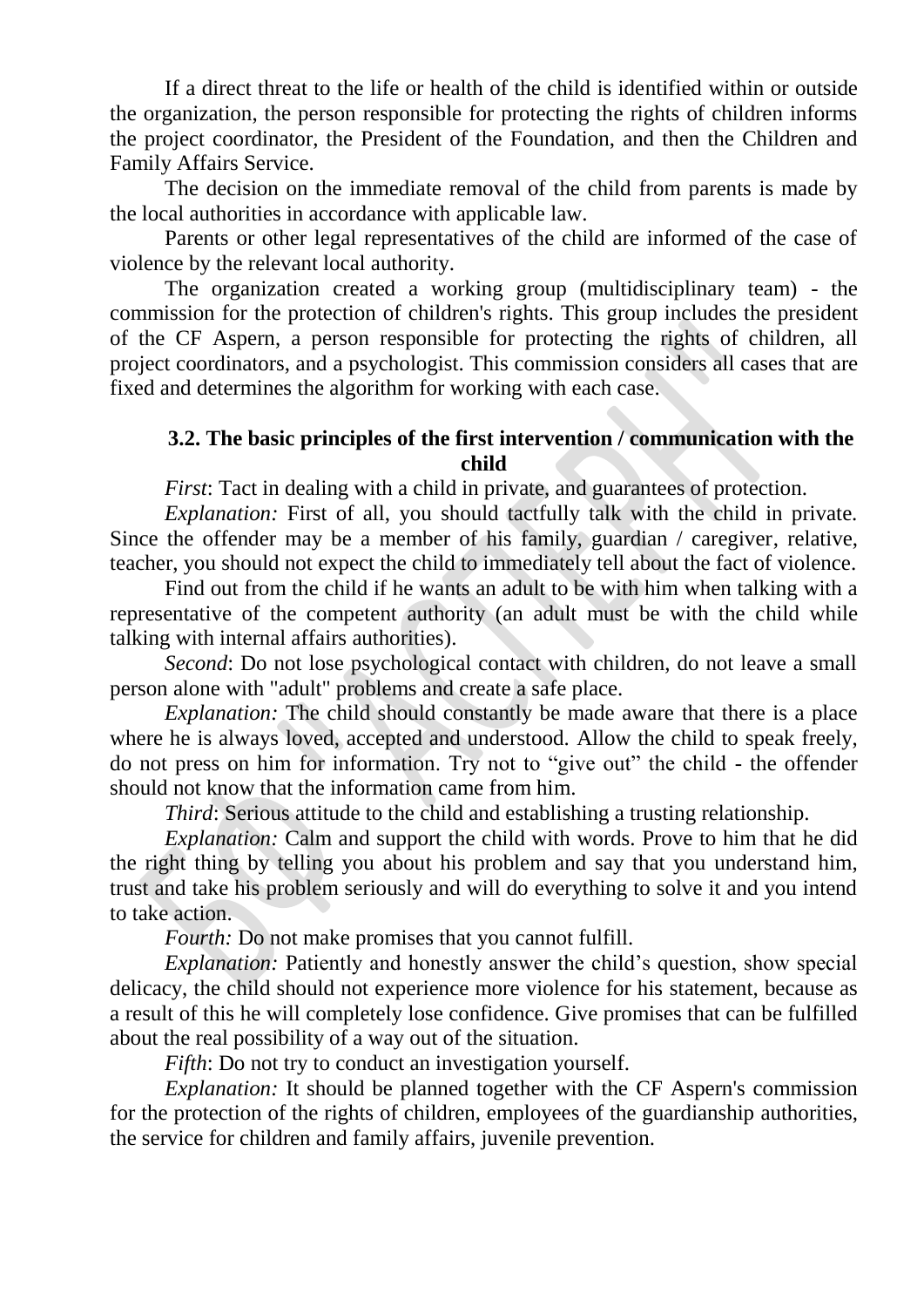### **4. Appendices**

#### **Appendix 1. Ethics of the staff conduct to protect children from violence**

CF Aspern creates and maintains a caring and safe environment for the child, free from abuse and all exploitation.

#### **Inappropriate behavior**

Unacceptable behavior of the organization's employees and partners (parents, volunteers, interns, consultants, trainers, assistants, experts, partners, donors, media, adults who come into contact with children, service providers, etc.) In relations with children:

• hitting or using other forms of physical violence against a child or inciting one child to use violence against another, pushing, tweaking, pulling hair or ears, etc.

• emotional violence: screaming, humiliation, ridicule, abuse, threats, destruction of personal items, etc.

• obligations or incitement of the child to participate in various acts of a sexual nature (pornographic films or photographs, sexual relations, sexual contacts, etc.).

• sexual violence: physical, verbal or non-verbal behavior, creates an unpleasant, humiliating, insulting atmosphere, degrades the dignity of the child (looks, vulgar remarks, obscene jokes, hints, touching intimate places).

• attracting or encouraging children to engage in any type of illegal activity: labor exploitation, purchase, sale or use of alcohol, tobacco or drugs.

• manifestation of discrimination against some children: the exclusion of some and the promotion of others on the basis of ethnicity, religion, language, learning outcomes, social status of the family, reputation of parents, etc.

• spending time alone with the child (in the classroom, dorm room, an invitation to go home or isolated places, home visits when the child is alone at home, etc.) Despite the fact that the organization recognizes that sometimes it is necessary to interact with the child face to face, staff / volunteers should not spend too much time alone with a child / young person. The doors should be left open and another adult should be informed about this meeting, or it may take place in a public place, where there is sufficient protection for the child (for example, a bench on the territory of the institution, the hall of the institution, etc.)

This list is not exhaustive and does not provide for other possible situations of interaction between an adult and a child and spending a long time alone with a child. The basic principle is that employees of the organization and other adults who come in contact with the child should avoid actions and behaviors that can be violent or harm the physical and emotional development of the child.

#### **Desirable behavior**

It is important that in dealing with children, adults:

- are open, show a friendly attitude.
- listen and take into account their opinion, involve in decision-making.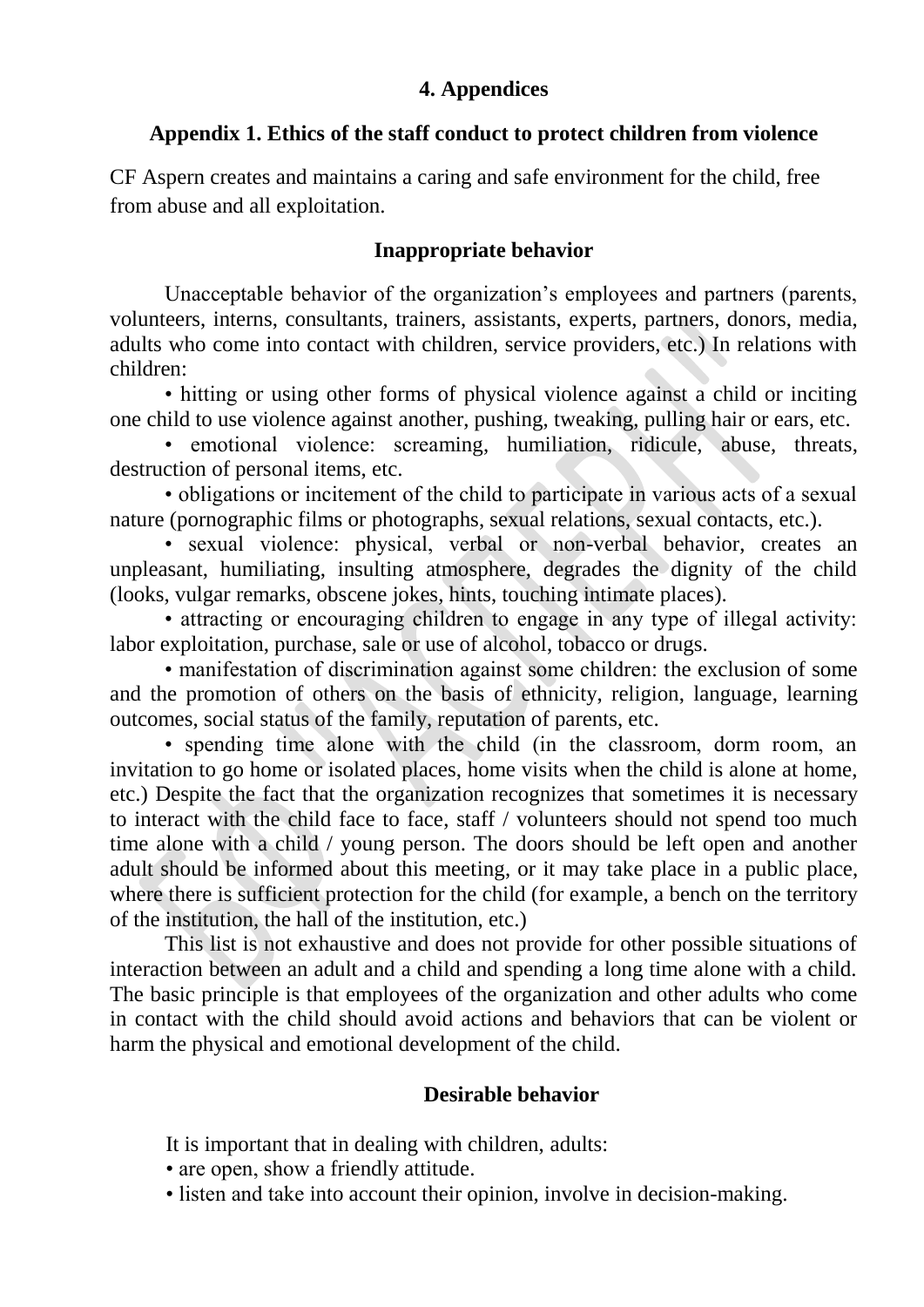• build their work on the basis of unconditional respect, dignity and integrity of the personality of children, actively defend their fundamental human rights, which are determined by the Universal Declaration of Human Rights.

• evaluate the behavior and achievements of children in an effort to strengthen their self-esteem and self-confidence, to show opportunities for improvement, and to increase learning motivation.

• maintain confidentiality with respect to information, do not disseminate their personal data (unless required to provide a report, internal or external). In this case, by confidentiality we understand that information should be transmitted in accordance with the criterion of "only authorized persons", as provided for in the reporting procedure. Confidentiality is a topic that should be presented for discussion and a clear understanding to everyone who works with children, in particular in the context of protecting children. In this regard, the purpose of confidentiality is to protect the child. Organization staff should not guarantee confidentiality and should not make promises to keep children's secrets confidential when it comes to protecting the child, because if this problem exists, it should be reported to the coordinator, and, if necessary, to authorized persons.

• intervene to stop any act of violence or discrimination against children observed by them and report this to responsible persons (in accordance with the reporting procedure).

• stimulate and support the independence of children by offering them tasks that they will cope with exactly according to their age abilities.

• organize a space in which you work with children in such a way as to reduce the risk of violence: to ensure the visibility and transparency of events held with children, to leave doors open, invite another adult (teacher, parent) to talk with the child, invite other children etc.

• talk with children about protection against violence, about acceptable and unacceptable behavior, and what they can do in case of a problem.

### **Principles of application in case of physical contact**

It is especially important that in all relations with children the organization's staff maintain a balance between the rights of the child and the necessary intervention.

As a general rule, it is accepted that any physical contact between staff and a child should be in response to the needs of the child, not the adult.

When physical contact can be used to create a comfortable, calm state of a child or to assist him, it is necessary to additionally evaluate a number of factors in order to decide whether such physical contact is permissible:

- it is accepted by a child,

- manifests itself openly, not in secret,

- corresponds to the age and level of development of the child.

Employees of the organization should not carry out anything concerning the child personally if the child can do it himself.

Unsuitable physical contact also implies hard, gross physical games, tickling, fighting, etc.

All children should be treated equally with respect - the phenomenon of "highlighting a favorite" in relation to children is not allowed.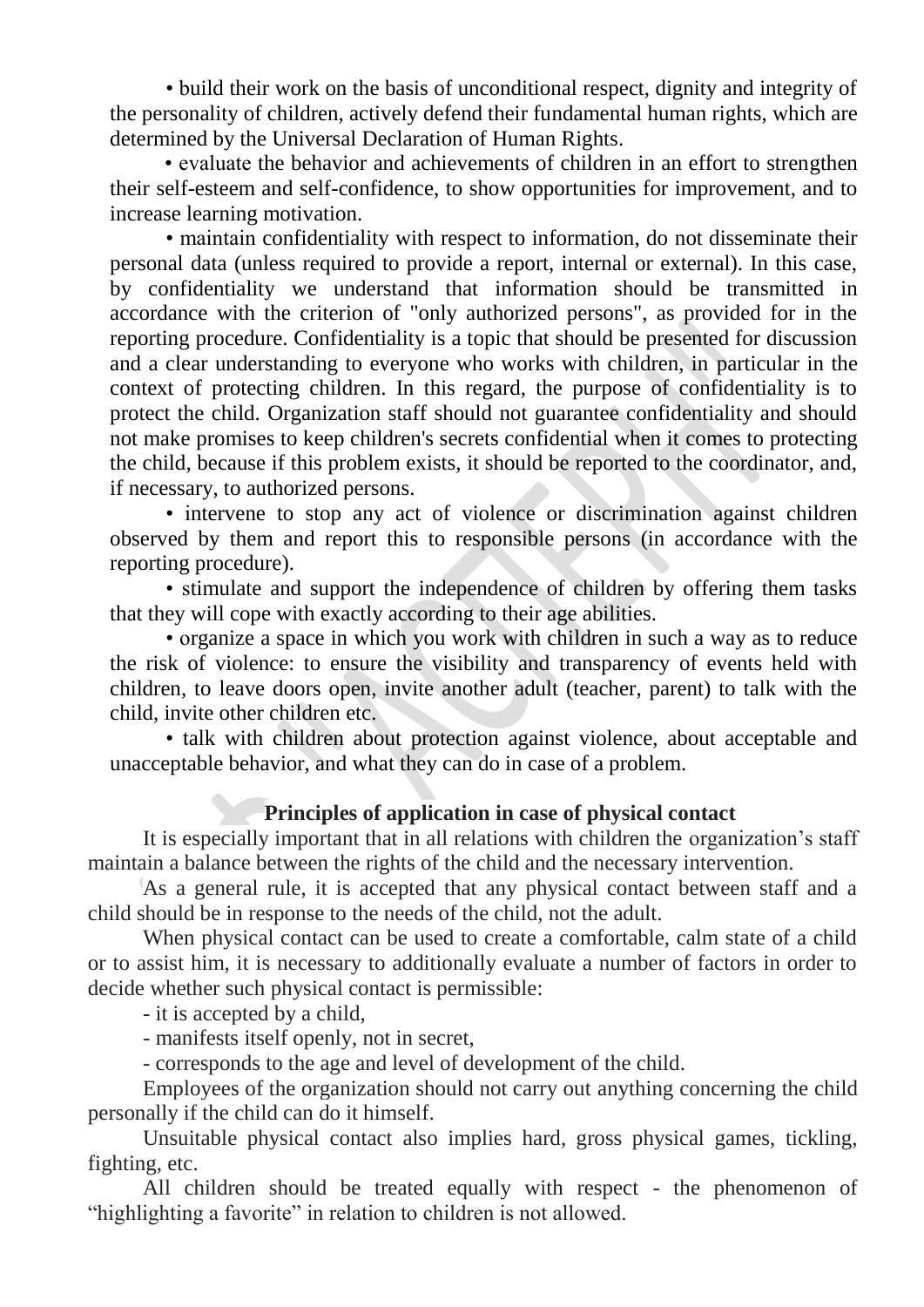#### **Annex 2.**

## **Written consent of parents / other legal representatives to conduct interviews and use video recording / photography of the child.**

| We, the undersigned,                   |                              |
|----------------------------------------|------------------------------|
| Mother                                 | , other legal representative |
| (last name, first name) (if necessary) |                              |
| Father                                 | other legal representative   |
| (last name, first name)                | (last name, first name)      |
| Child                                  |                              |
| (last name, first name)                |                              |

do not object that the words of our child and the photo-video with his image should be used in the materials of CF Aspern: brochures, posters, reports, films, articles for magazines or web pages, etc. (Write clearly "yes" or "no")  $\qquad \qquad$ .

I am informed about the possibility that, during events organized by the organization, my child may communicate with journalists about his rights. I agree that during these meetings my child will be photographed (clearly write "yes" or "no") \_\_\_\_\_\_, taken pictures (clearly write "yes" or "no") \_\_\_\_\_\_, asked (clearly write "yes" or "no") \_\_\_\_\_\_, and photo / video materials and interview content will be shown on TV, radio, published in newspapers or presented on the Internet.

Contact details

If necessary you can contact us by the following:

cell phone

home No (write code): \_\_\_\_\_\_\_\_\_\_\_\_\_\_\_\_\_\_\_\_\_\_\_\_\_\_\_

In case if it is impossible to reach us, you can contact the following person: Last name, first name:

Contact phone: \_\_\_\_\_\_\_\_\_\_\_\_\_\_\_\_\_\_\_\_

received a copy of consent

Signatures:

Mother

Father \_\_\_\_\_\_\_\_\_\_\_\_\_\_\_\_\_\_\_\_\_\_\_\_

Foster parent (if necessary) \_\_\_\_\_\_\_\_\_\_\_\_\_\_\_\_\_\_\_\_\_ Date: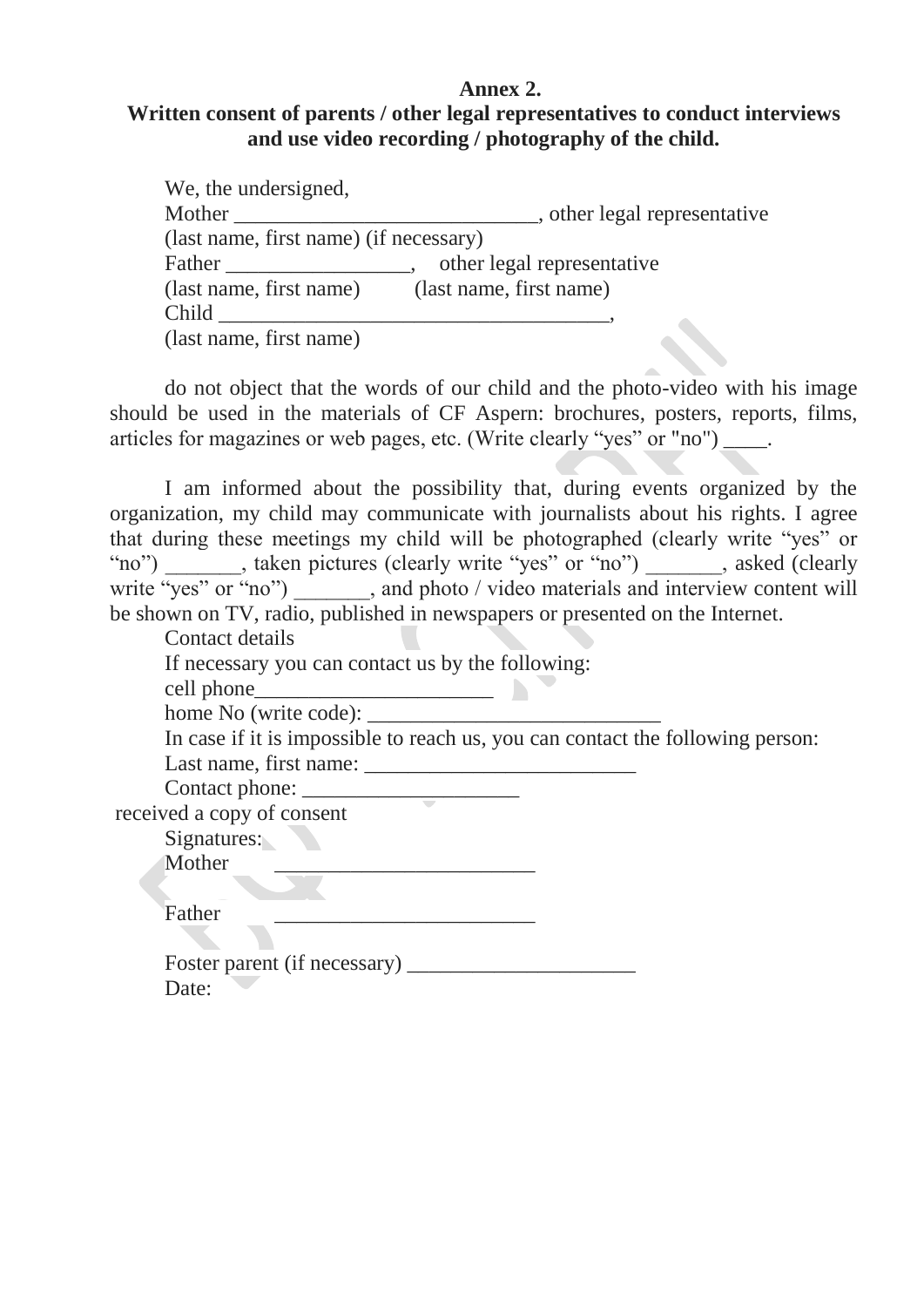# Annex 3. **Sample Report of Violence Suspected**

 $\bullet$  .

# Part 1: About yourself

| Last name, first name                           |  |
|-------------------------------------------------|--|
| Occupied position:                              |  |
| Your relationship to the child or young person: |  |

#### Part 2 : About child  $\overline{\ }$  young person

| Female/male: |                                                                                       |
|--------------|---------------------------------------------------------------------------------------|
|              |                                                                                       |
|              |                                                                                       |
|              | Who the child or young person lives with (family, foster parent / trustee, government |
|              |                                                                                       |

#### **Part 3: Your actions**

Reasons for suspected abuse. Was the violence open or do you only suspect  $it?$ 

Who was charged by the child /young man about the fact of violence? What exactly did the child / young man tell<br>you?

Nature of suspicions / charges:

Observations made by you (for example, the emotional state of the child, any physical 

<u> 1989 - Johann John Harry, mars ar yw i ganwys y cynnwys y cynnwys y cynnwys y cynnwys y cynnwys y cynnwys y c</u>

Write what the child / young man told you and you told him: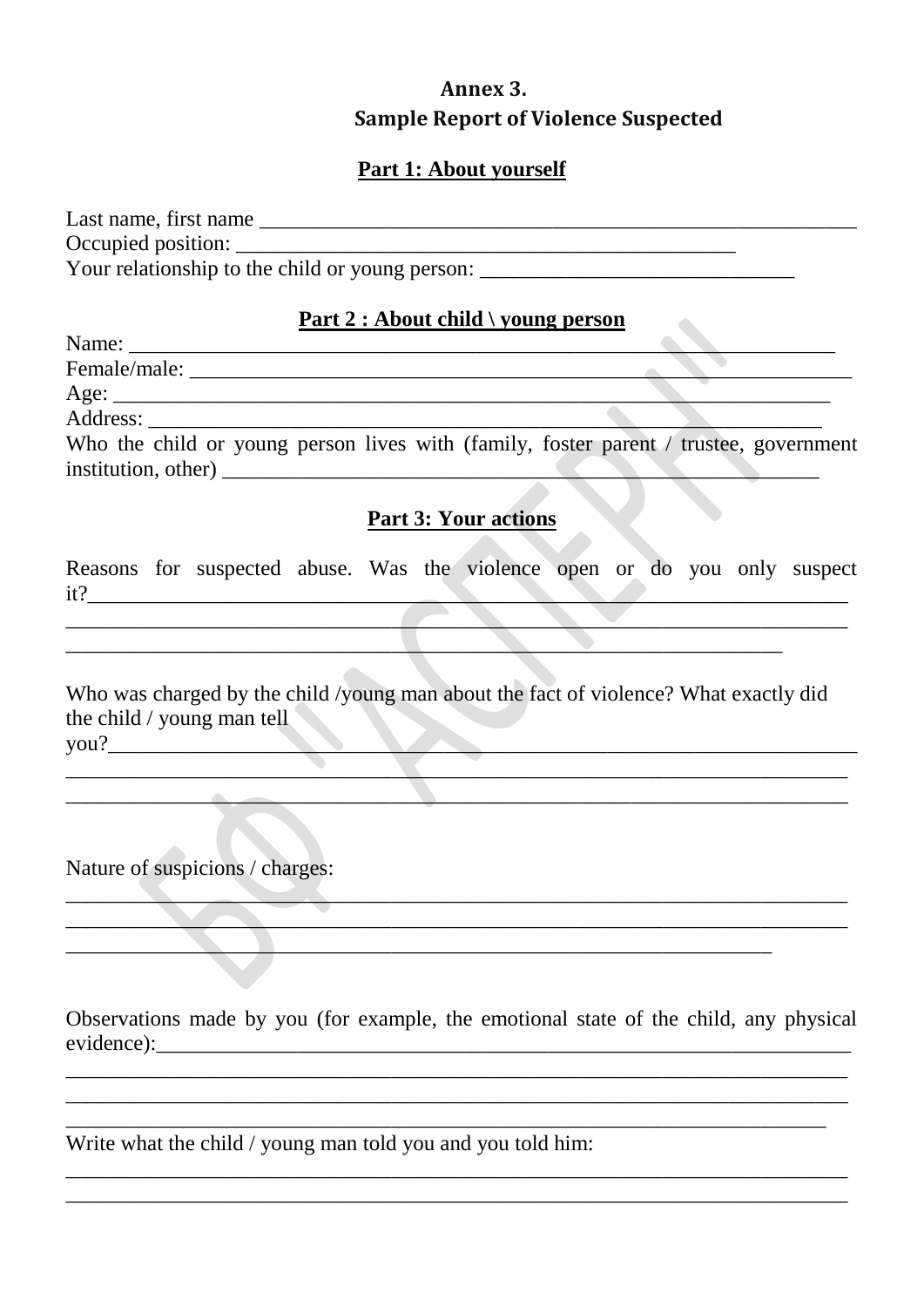Any other information referred to the case:

| Were          |                     |                               | other children involved or aware of the fact of violence?                                                                        |          |  |  |  |
|---------------|---------------------|-------------------------------|----------------------------------------------------------------------------------------------------------------------------------|----------|--|--|--|
|               |                     |                               |                                                                                                                                  |          |  |  |  |
|               |                     |                               |                                                                                                                                  |          |  |  |  |
|               |                     |                               | Or did you inform parents, foster parents or other persons representing the legitimate<br>interests of the child / young person? |          |  |  |  |
|               |                     | Time and date of application: |                                                                                                                                  |          |  |  |  |
|               |                     | name, first name, position):_ | A person who is suspected of committing violence against a child / young person (last                                            |          |  |  |  |
| Your actions: |                     |                               |                                                                                                                                  |          |  |  |  |
|               |                     |                               |                                                                                                                                  |          |  |  |  |
|               | Signature _________ |                               |                                                                                                                                  |          |  |  |  |
| Date_         |                     |                               |                                                                                                                                  |          |  |  |  |
|               |                     |                               |                                                                                                                                  | Annex 4. |  |  |  |
|               |                     |                               | <b>Recommendations in case of Internet abuse:</b>                                                                                |          |  |  |  |
|               | ➤                   |                               | teach children to behave on the Internet in the same way as in real life;                                                        |          |  |  |  |

 $\_$  , and the contribution of the contribution of the contribution of the contribution of the contribution of  $\sim$ 

\_\_\_\_\_\_\_\_\_\_\_\_\_\_\_\_\_\_\_\_\_\_\_\_\_\_\_\_\_\_\_\_\_\_\_\_\_\_\_\_\_\_\_\_\_\_\_\_\_\_\_\_\_\_\_\_\_\_\_\_\_\_

 $\triangleright$  ask the child about his virtual friends, ask what's his purpose for using the Internet;

 $\triangleright$  explain to the child that his virtual friend may not be who he claims to be in real life, so the child must tell you if he is going to meet a friend from the Internet in real life;

 $\triangleright$  ask the child to tell you about any unpleasant situations associated with her communication on the Internet;